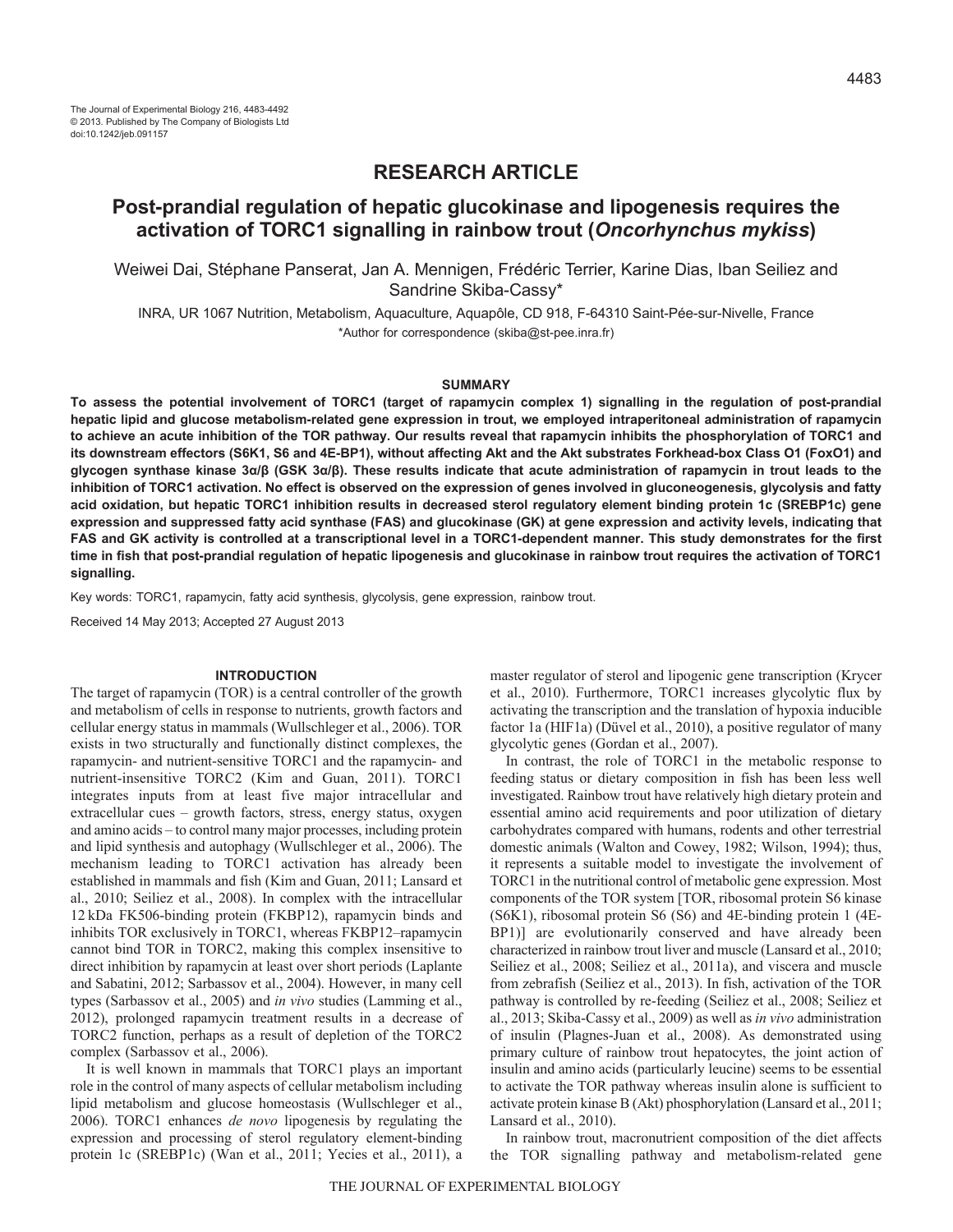### 4484 The Journal of Experimental Biology 216 (23)

expression. Increasing the dietary proportion of carbohydrates at the expense of proteins impairs activation of the TOR pathway and modifies the expression of several genes related to metabolism (Seiliez et al., 2011a; Skiba-Cassy et al., 2013). Furthermore, an *in vitro* investigation with rainbow trout hepatocytes demonstrated that insulin and amino acids together upregulate lipogenic and glycolytic gene expression in a TOR-dependent manner (Lansard et al., 2010) as observed in mammals (Porstmann et al., 2008). Thus, we put forward the hypothesis that TOR is involved in the post-prandial regulation of hepatic lipid and glucose metabolism-related gene expression in rainbow trout.

To determine the potential involvement of TORC1 signalling in the regulation of post-prandial hepatic metabolism-related gene expression in rainbow trout, we performed intraperitoneal (i.p.) administration of rapamycin. Our goal was to achieve an acute inhibition of the TORC1 signalling pathway *in vivo* and analyse the consequences of this TORC1 inhibition on the expression of several genes related to glucose utilization, gluconeogenesis, lipogenesis and fatty acid oxidation.

### **MATERIALS AND METHODS Experimental and sampling procedure**

Juvenile rainbow trout (*Oncorhynchus mykiss*, Walbaum 1792) were reared in the INRA experimental facilities at Donzacq (Landes, France) at a constant water temperature of 17.5±0.5°C, under natural photoperiod. They were fed a standard trout commercial diet (T-3P classic, Skretting, Fontaine-les-Vervins, France) during the acclimatization period. Fish (mean  $\pm$  s.e.m. body mass 140 $\pm$ 10 g) were distributed into four tanks per treatment (15 fish per 70 l tank). Prior to the feeding trials, fish were food deprived for  $72 h - the$ time required to ensure the complete emptying of the digestive tract. After this period, trout were sedated with benzocaine  $(10 \text{ mg l}^{-1})$ and treated with a single i.p. injection of rapamycin  $(0.5 \text{ mg kg}^{-1})$ or vehicle (75% DMSO and 25% saline solution, NaCl 0.9%) at 100 μl 100 $g^{-1}$  body mass. Two tanks per treatment (vehicle or rapamycin) were re-fed with the commercial diet (T-3P classic) to apparent satiation 3 h after the injection while the other two tanks remained fasted. Four fish per tank (two tanks per condition) were randomly sampled at 2, 4 and 24 h after re-feeding (*N*=8). Trout were anaesthetized with benzocaine  $(30 \text{ mg l}^{-1})$  and killed by a sharp blow to the head. Blood was removed from the caudal vein into heparinized syringes and centrifuged (3000 *g*, 5 min); the recovered plasma was immediately frozen and kept at –20°C. The stomach contents of each fish were checked to confirm that the fish had effectively ingested the diet. Livers were dissected and immediately frozen in liquid nitrogen and kept at –80°C. The experiments were carried out in accordance with the clear boundaries of EU legal frameworks, specifically those relating to the protection of animals used for scientific purposes (i.e. Directive 2010/63/EU), and under the French legislation governing the ethical treatment of animals (Decree no. 2001-464, 29 May 2001). The investigators carrying out the experiment had 'level 1' or 'level 2' certification, bestowed by the Direction Départementale des Services Vétérinaires (French veterinary services) to carry out animal experiments (INRA 2002- 36, 14 April 2002).

## **Plasma metabolite analysis**

Plasma glucose (Glucose RTU, bioMérieux, Marcy l'Etoile, France), triglycerides (PAP 150, bioMérieux) and free fatty acid (NEFA C kit, Wako Chemicals, Neuss, Germany) levels were determined using commercial kits adapted to a microplate format, according to the recommendations of the manufacturer. Total plasma free amino acid levels were determined by the ninhydrin reaction (Moore, 1968), with glycine as standard.

### **Western blot analysis**

Frozen livers ( $N=6$ ; 200 mg) from 2 h re-fed trout were homogenized on ice with an ULTRA-TURRAX homogenizer (IKA-WERKE, Staufen, Germany) in 2 ml of buffer containing 150 mmol  $l^{-1}$  NaCl, 10 mmol  $l^{-1}$  Tris, 1 mmol  $l^{-1}$  EGTA, 1 mmol  $l^{-1}$ EDTA (pH 7.4),  $100 \text{ mmol } l^{-1}$  NaF,  $4 \text{ mmol } l^{-1}$  sodium pyrophosphate,  $2 \text{ mmol } l^{-1}$  sodium orthovanadate, 1% Triton X-100, 0.5% NP-40-Igepal and a protease inhibitor cocktail (Roche Diagnostics GmbH, Mannheim, Germany). Homogenates were centrifuged at 1500 *g* for 15 min at 4°C and supernatant fractions were then centrifuged at 20,000 *g* at 4°C for 30 min. The resulting supernatant fractions were recovered and stored at −80°C. Protein concentrations were determined using a Bio-Rad protein assay kit (Bio-Rad Laboratories, Munich, Germany) with BSA as standard. Lysates (10 μg of total protein for Akt/TOR/S6/4E-BP1 and 20 μg for S6K1/FoxO1) were subjected to SDS-PAGE and western blotting using the appropriate antibody. Anti-phospho-Akt (Ser473) (no. 9271), anti-phospho-Akt (Thr308) (no. 9275), anticarboxyl terminal Akt (no. 9272), anti-phospho-TOR (Ser2448) (no. 2971), anti-TOR (no. 2972), anti-phospho-S6 protein kinase 1 (Thr389) (no. 9205), anti-S6 protein kinase 1 (no. 9202), antiphospho-S6 (Ser235/236) (no. 4856), anti-S6 (no. 2217), antiphospho-4E-BP1 (Thr37/46) (no. 9459), anti-4E-BP1 (no. 9452), anti-phospho-FoxO1 (Thr24)/FoxO3a (Thr32) (no. 9464), antiphospho-glycogen synthase kinase 3α/β (GSK 3α/β; Ser21/9) (no. 9331), anti-GSK 3α (no. 9338) and anti-β-tubulin (no. 2146) were purchased from Cell Signaling Technologies (Ozyme, Saint Quentin Yvelines, France). Anti-FoxO1 (no. 1874-1) was purchased from Epitomics (Burlingame, CA, USA). All of these antibodies [except anti-phospho-Akt (Thr308), anti-phospho-GSK 157  $3α/β$  (Ser21/9) and anti-GSK  $3α$ ] successfully cross-reacted with rainbow trout proteins (Kamalam et al., 2012; Seiliez et al., 2008; Seiliez et al., 2011b). For anti-phospho-Akt (Thr308), antiphospho-GSK 3α/β (Ser21/9) and anti-GSK 3α antibody, the molecular weight and amino acid sequences were monitored in the SIGENAE database [information system of the Analysis of Breeding Animals' Genome (AGENAE); http://www.sigenae.org/] to check for a good conservation of the antigen sequence. Membranes were washed then incubated with an IRDye Infrared secondary antibody (LI-COR Biosciences, Lincoln, NE, USA). Bands were visualized by Infrared Fluorescence using the Odyssey Imaging System (LI-COR Biosciences) and quantified by Odyssey Infrared imaging system software (v.3.0, LI-COR Biosciences).

### **Gene expression analysis: real-time PCR**

Liver samples (*N*=6) for gene expression were collected from fasted fish and 4 and 24 h re-fed fish, the time interval being based on the post-prandial hepatic gene expression peak of rainbow trout (Mennigen et al., 2012). Total RNA was extracted from −80°C frozen livers using TRIzol Reagent (Invitrogen, Carlsbad, CA, USA) according to the manufacturer's recommendations, quantified by spectrophotometry (absorbance at 260 nm) and its integrity assessed using agarose gel electrophoresis. A 1 μg sample of the resulting total RNA was reverse transcribed into cDNA using the SuperScript III Reverse Transcriptase kit (Invitrogen) and random primers (Promega, Charbonniéres, France) according to the manufacturers' instructions. Target gene expression levels were determined by quantitative real-time (q)RT-PCR, using specific primers (Skiba-Cassy et al., 2009).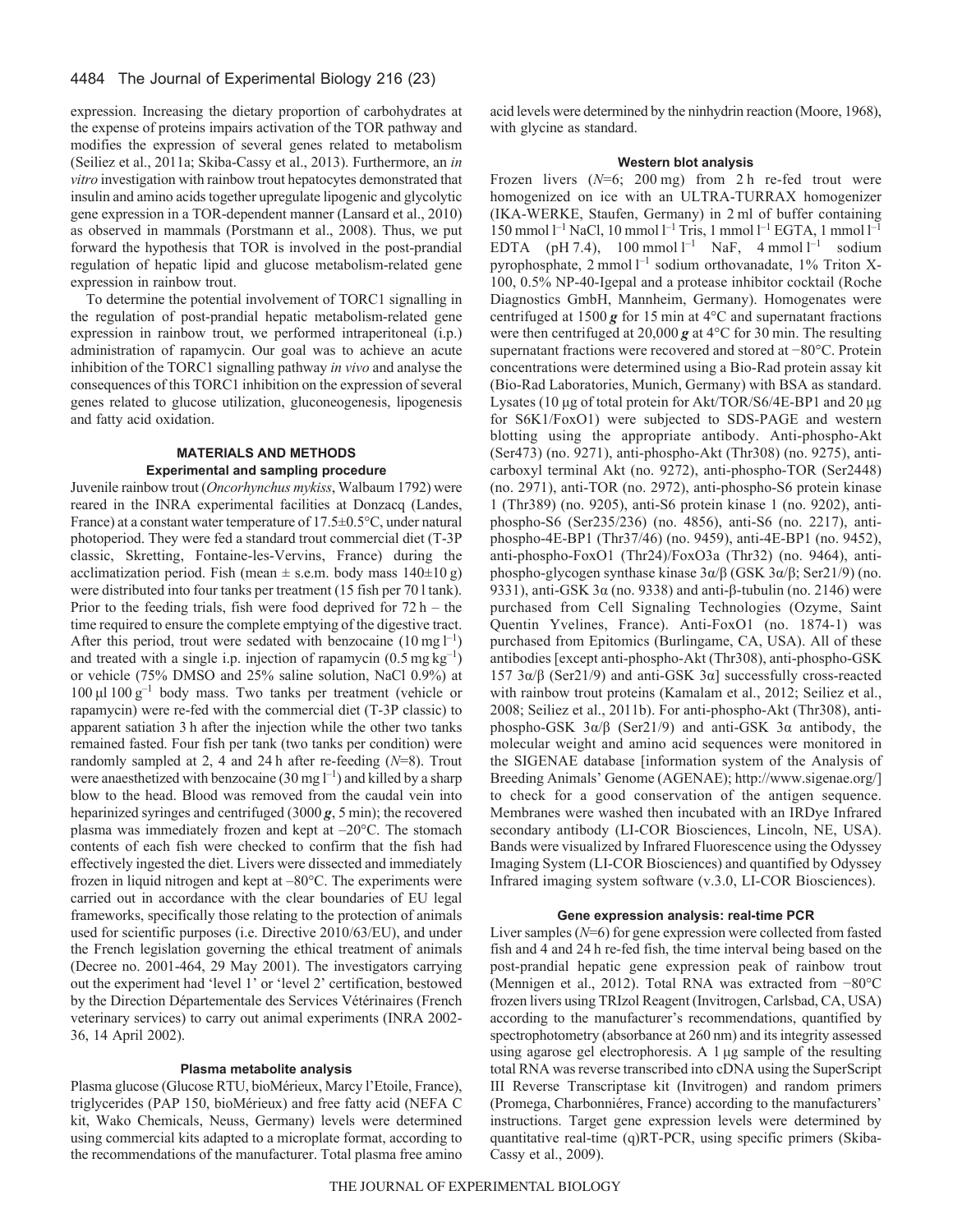qRT-PCR was carried out on a LightCycler 480 II (Roche Diagnostics) using LightCycler 480 SYBR Green I Master (Roche Diagnostics). qRT-PCR analyses were focused on several key enzymes of hepatic metabolism: glucokinase (GK; EC 2.7.1.2) for glucose phosphorylation; 6-phosphofructo-1-kinase (6PF1K; EC 2.7.1.11) and pyruvate kinase (PK; EC 2.7.1.40) for glycolysis; glucose-6-phosphatase (G6Pase; EC 3.1.3.9) for glucose dephosphorylation; fructose-1,6-bisphosphatase (FBPase; EC 3.1.3.11) and phosphoenolpyruvate carboxykinase (PEPCK; EC 4.1.1.32) for gluconeogenesis; glucose-6-phosphate dehydrogenase (G6PDH; EC 1.1.1.49) for pentose phosphate shunt; ATP citrate lyase (ACLY; EC 2.3.3.8), fatty acid synthase (FAS; EC 2.3.1.85) and the transcription factor SREBP1c for lipogenesis; and carnitine palmitoyltransferase 1 (CPT1; EC 2.3.1.21) and 3-hydroxyacyl-CoA dehydrogenase (HOAD; EC 1.1.1.35) for fatty acid oxidation. When different isoforms of a gene were known in rainbow trout (as for CPT1), gene expression analysis was performed on each isoform. Elongation factor-1alpha ( $EFA$ ) was employed as a non-regulated reference gene, as previously used in rainbow trout, and it was stably expressed in our investigations (data not shown).

PCR was performed using 2 μl of the diluted cDNA (76 times diluted) mixed with 0.24  $\mu$ l of each primer (10  $\mu$ mol l<sup>-1</sup>), 3  $\mu$ l LightCycler 480 SYBR Green I Master (Roche Diagnostics) and 0.52 μl DNase/RNase/protease-free water (5 prime GmbH, Hamburg, Germany) in a total volume of 6 μl. The PCR protocol was initiated at 95°C for 10 min for initial denaturation of the cDNA and hot-start Taq polymerase activation, followed by 45 cycles of a three-step amplification program (15 s at 95°C; 10 s at melting temperature  $T_m$  (59–65°C); 4.8 s at 72°C), according to the primer set used. Melting curves were systematically monitored (5 s at 95°C; 1 min at 65 $^{\circ}$ C; temperature slope at 0.11 $^{\circ}$ C s<sup>-1</sup> from 65 to 97 $^{\circ}$ C) at the end of the last amplification cycle to confirm the specificity of the amplification reaction. Each PCR assay included quadruplicates for each sample (duplicates of reverse transcription and PCR amplification, respectively) and also negative controls (reverse transcriptase- and RNA-free samples). Relative quantification of target gene expression was determined using the ∆∆CT method by the LightCycler 480 software (v.SW 1.5, Roche Diagnostics). PCR efficiency, which was measured by the slope of a standard curve using serial dilutions of cDNA, ranged between 1.85 and 2.

### **Enzyme activity analysis**

Enzyme activity was measured from liver samples (*N*=6) collected from 24 h re-fed trout. Liver samples for GK enzyme activity were homogenized in 10 volumes of ice-cold buffer  $[80 \text{ mmol } l^{-1}$  Tris, 5 mmol  $l^{-1}$  EDTA, 2 mmol  $l^{-1}$  DTT, 1 mmol  $l^{-1}$  benzamidine,

1 mmol l –1 4-(2-aminoethyl) benzenesulfonyl fluoride (AEBSF), pH 7.6] and centrifuged at 900 *g* at 4°C for 10 min. GK activity was assayed immediately in the supernatant as described elsewhere (Figueiredo-Silva et al., 2010). Liver samples for FAS enzyme activity were homogenized in four volumes of ice-cold buffer  $(0.02 \text{ mol } l^{-1}$  Tris-HCl, 0.25 mol  $l^{-1}$  sucrose, 2 mmol  $l^{-1}$  EDTA, 0.1 mol  $l^{-1}$  NaF, 0.5 mmol  $l^{-1}$  PMSF, 0.01 mol  $l^{-1}$  β-mercaptoethanol, pH 7.4), centrifuged at  $24,000 g$  at  $4^{\circ}$ C for 20 min and the supernatant assayed immediately for FAS enzyme activity in preestablished conditions (Figueiredo-Silva et al., 2010). Enzyme activity, defined as micromoles of substrate converted to product per minute, at 37°C, was expressed per gram of liver tissue. All measurements were performed in duplicate.

#### **Statistical analysis**

The data for post-prandial plasma metabolites are expressed as means  $\pm$  s.e.m. ( $N=8$ ). The results of western blot, gene expression and enzyme activity are expressed as means + s.e.m. (*N*=6). The effect of re-feeding, i.p. administration of rapamycin or vehicle, and their interaction were analysed using two-way ANOVA (*P*<0.05). When the interaction was significant, the results were further analysed using one-way ANOVA and a Tukey test. For all statistical analyses, the level of significance was set at *P*<0.05.

### **RESULTS**

### **Plasma metabolite levels**

Re-feeding significantly increased glucose levels at 4 h (*P*˂0.01) and 24 h (*P*˂0.001) and free amino acid levels at 24 h (*P*˂0.001), while re-feeding markedly decreased free fatty acid at 4 h (*P*˂0.001) (Table 1). There was no significant difference in the effects of vehicle and rapamycin on the plasma glucose, free fatty acid and free amino acid levels (*P*>0.05).

#### **Akt/TOR signalling pathway**

To validate an inhibitory effect on TOR signalling, we investigated the Akt/TOR signalling pathway in rainbow trout livers using western blot analyses. As illustrated in Fig. 1, re-feeding resulted in enhanced phosphorylation of Akt on Ser473 (*P*˂0.001) and Thr308 (*P*˂0.001), FoxO1 on Thr24 or FoxO3a on Thr32 (*P*=0.02), GSK 3α/β on Ser21/9 (*P*˂0.01), TOR on Ser2448 (*P*˂0.001), S6K1 on Thr389 (*P*˂0.01), S6 on Ser235/236 (*P*˂0.01) and 4E-BP1 on Thr37/46 (*P*˂0.001) proteins. The levels of these total proteins were not modified by feeding or treatment, except for GSK 3α, which was significantly increased by re-feeding (*P*˂0.01, Fig. 1E), whereas β-tubulin levels were not affected by re-feeding or treatment. Activation of Akt on Ser473 (*P*=0.52, Fig. 1A) and Thr308 (*P*=0.34,

Table 1. Post-prandial plasma metabolite levels in rainbow trout subjected to intraperitoneal administration of vehicle or rapamycin, 4 and 24 h after re-feeding

| Plasma metabolite<br>$(mmol-1)$ | Time<br>(h) | Vehicle         |                 | Rapamycin       |                 | $P$ -value |           |      |
|---------------------------------|-------------|-----------------|-----------------|-----------------|-----------------|------------|-----------|------|
|                                 |             | Fasted          | Re-fed          | Fasted          | Re-fed          | Feeding    | Treatment | F×T  |
| Glucose                         | 4           | $3.77 \pm 0.12$ | $4.44\pm0.21$   | $3.75 \pm 0.13$ | $4.08 + 0.20$   | < 0.01     | 0.27      | 0.32 |
|                                 | 24          | $3.84 \pm 0.11$ | $4.92 \pm 0.17$ | $3.81 \pm 0.30$ | $5.21 \pm 0.38$ | < 0.001    | 0.61      | 0.53 |
| Free fatty acids                | 4           | $0.29 \pm 0.03$ | $0.15 \pm 0.02$ | $0.27 \pm 0.01$ | $0.18 + 0.01$   | < 0.001    | 0.75      | 0.17 |
|                                 | 24          | $0.29 + 0.01$   | $0.25 \pm 0.02$ | $0.24 \pm 0.03$ | $0.25 \pm 0.04$ | 0.52       | 0.29      | 0.34 |
| Free amino acids                | $\Delta$    | $3.64 \pm 0.22$ | $3.77 \pm 0.21$ | $3.47 \pm 0.15$ | $4.00+0.21$     | 0.11       | 0.89      | 0.33 |
|                                 | 24          | $3.51 \pm 0.09$ | $4.84 \pm 0.23$ | $3.35 \pm 0.16$ | $5.23 \pm 0.33$ | < 0.001    | 0.63      | 0.20 |

Data are means ± s.e.m. (N=8). At each post-prandial time (row-wise), the effects of re-feeding (F), intraperitoneal (i.p.) administration of vehicle or rapamycin (T) and their interaction were analysed using two-way ANOVA (*P*<0.05), followed by a Tukey test when the interaction was significant.

F, fasted or re-fed; T, i.p. administration of vehicle or rapamycin; F×T, interaction of F and T.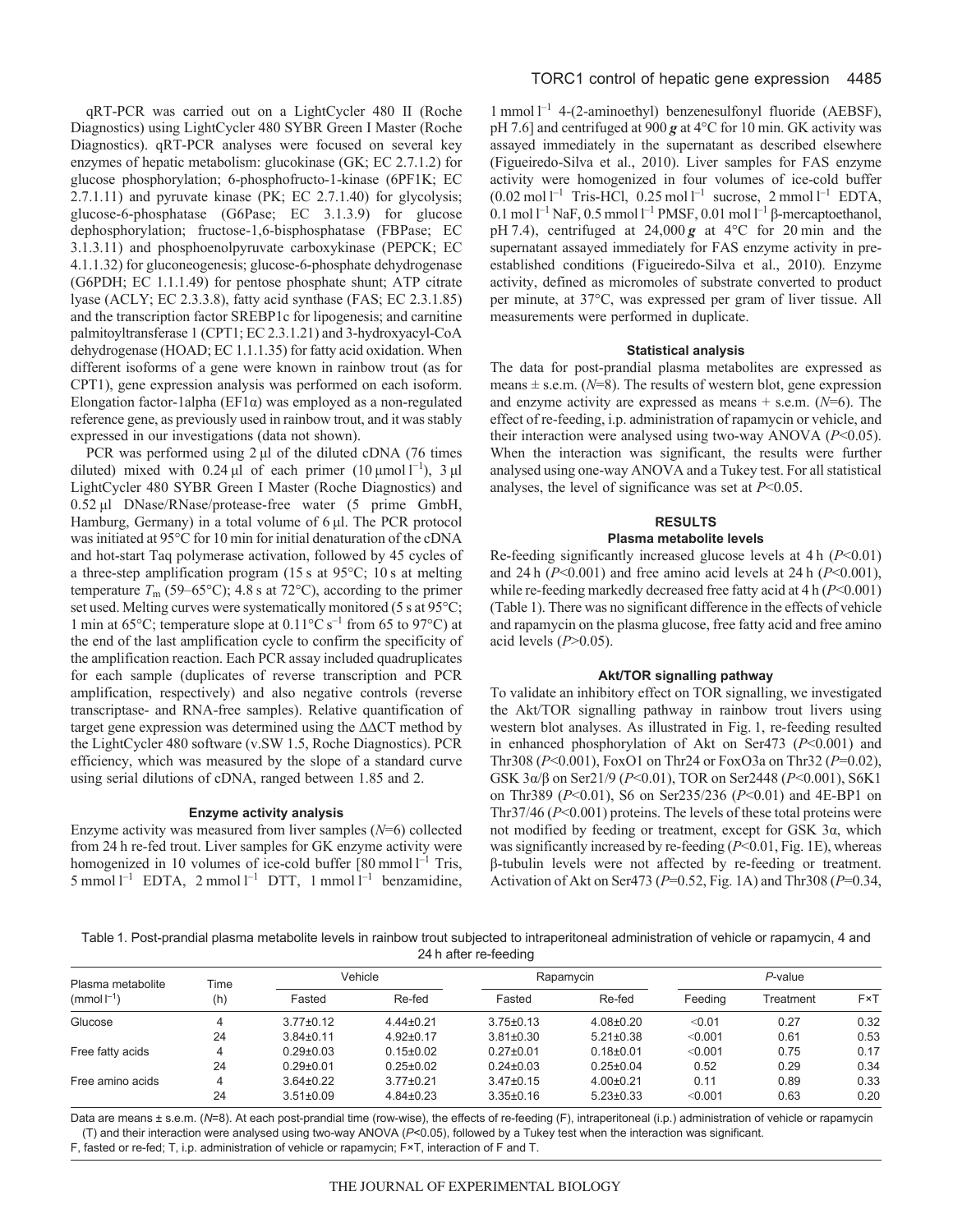

Fig. 1. Western blot analysis of hepatic (A) protein kinase B (Akt; Ser473), (B) Akt (Thr308), (C) forkhead-box class O1 (FoxO1; Thr24), (D,E) glycogen synthase kinase 3α/β (GSK 3), (F) target of rapamycin (TOR), (G) ribosomal protein S6 kinase (S6K1), (H) ribosomal protein S6 (S6) and (I) 4E-binding protein 1 (4E-BP1) protein phosphorylation in rainbow trout subjected to intraperitoneal (i.p.) administration of vehicle or rapamycin, 2 h after re-feeding. Gels were loaded with 10 μg of total protein per lane for Akt/GSK 3/TOR/S6/4E-BP1 and 20 μg for S6K1/FoxO1. A representative blot is shown. Graphs represent the ratio between the phosphorylated protein and the total amount of the target protein. Results are means + s.e.m. (*N*=6) and were analysed using twoway ANOVA (*P*<0.05), followed by a Tukey test when the interaction was significant. Values with different superscript letters are significantly different at *P*<0.05. F, fasted or re-fed; T, i.p. administration of vehicle or rapamycin; F×T, interaction between F and T.

Fig. 1B) and the Akt substrates FoxO1 (*P*=0.31, Fig. 1C) and GSK 3 (*P*=0.18, Fig. 1D) was not affected by rapamycin, while the phosphorylation of TOR downstream effectors, including S6K1 (*P*˂0.01, Fig. 1G), S6 (*P*˂0.01, Fig. 1H) and 4E-BP1 (*P*˂0.01, Fig. 1I) was totally or partially inhibited by rapamycin. The phosphorylation of S6K1 and S6 in vehicle re-fed fish increased 11- and 31-fold, respectively, compared with vehicle fasted fish, while the phosphorylation of these two proteins was totally abolished

in rapamycin-treated fish, irrespective of the feeding status. Refeeding induced a 2.0-fold increase in 4E-BP1 phosphorylation in rapamycin-treated fish, but this increase was significantly lower compared with the induction observed in vehicle controls. An interaction between feeding and treatment was observed for TOR protein phosphorylation (*P*˂0.01, Fig. 1F), with TOR phosphorylation in vehicle re-fed fish being markedly higher than that in rapamycin re-fed fish.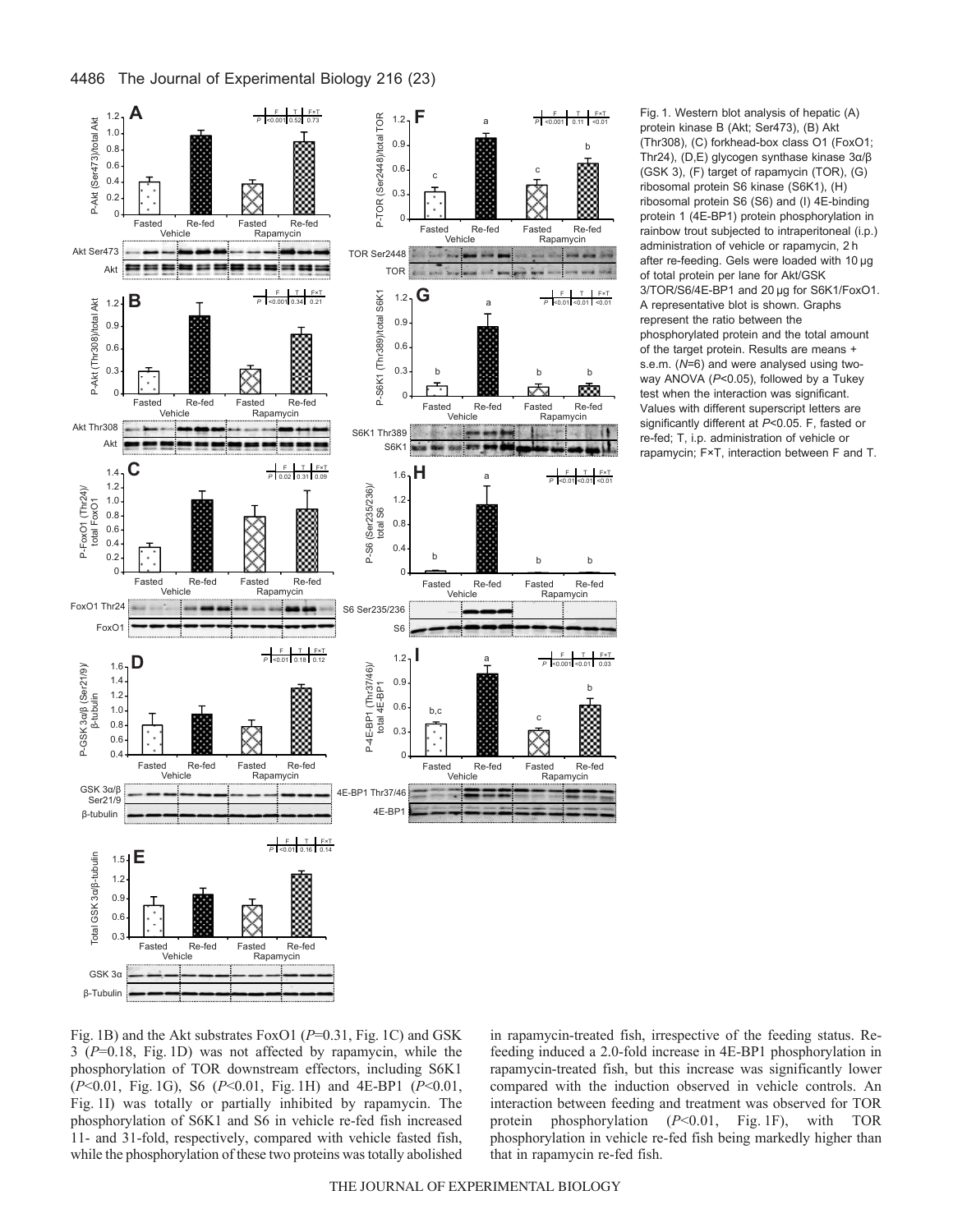

Fig. 2. Gene expression of selected glycolytic enzymes in the liver of rainbow trout subjected to i.p. administration of vehicle or rapamycin. (A) Glucokinase (GK), (B) 6-phosphofructo-1-kinase (6PF1K) and (C) pyruvate kinase (PK) mRNA levels were measured using quantitative realtime (q)RT-PCR, 24 h after re-feeding. Expression values are normalized with elongation factor-1 alpha (EF1α)-expressed transcripts. Results are means + s.e.m. (*N*=6) and were analysed using two-way ANOVA (*P*<0.05), followed by a Tukey test when the interaction was significant. Values with different superscript letters are significantly different at *P*<0.05. F, fasted or re-fed; T, i.p. administration of vehicle or rapamycin; F×T, interaction between F and T.

### **mRNA levels of target genes**

To determine the potential involvement of the TOR signalling pathway in the regulation of hepatic intermediary metabolism-related gene expression, we performed qRT-PCR on genes related to glucose and lipid metabolism. Samples collected at 4 h after refeeding were unaffected by feeding or treatment (data not shown); the results summarized in Figs 2–5 correspond to samples collected 24 h after re-feeding. The results regarding glycolytic enzyme genes are presented in Fig. 2. GK mRNA levels were upregulated several hundredfold by re-feeding in the vehicle treatment, while this upregulation was significantly suppressed in the rapamycin treatment. Gene expression of 6PF1K was only slightly affected by the treatment  $(P=0.047, Fig. 2B)$  and that of PK remained stable irrespective of feeding (*P*=0.87, Fig. 2C) or treatment (*P*=0.31, Fig. 2C). As illustrated in Fig. 3A, re-feeding significantly increased (12-fold) FAS gene expression in the vehicle treatment, whereas this induction was totally inhibited by rapamycin. A similar pattern

### TORC1 control of hepatic gene expression 4487

was also observed for SREBP1c mRNA levels (*P*˂0.01, Fig. 3B), with a decrease in rapamycin re-fed fish compared with vehicle refed fish. Regardless of feeding or treatment, no significant variation was observed for G6PDH or ACLY mRNA levels. Regarding the mRNA expression of CPT1, both isoforms, CPT1a (Fig. 4A) and CPT1b (Fig. 4B), were positively affected by rapamycin. Nonetheless, re-feeding downregulated the expression of CPT1a in rapamycin-treated fish and that of CPT1b in both vehicle and rapamycin treatments. HOAD mRNA levels were also modulated by the treatment (*P*˂0.01, Fig. 4C), with lower HOAD gene expression in the rapamycin treatment compared with the vehicle treatment irrespective of feeding status. In terms of gluconeogenesis (Fig. 5), mRNA levels of PEPCK (*P*˂0.05), FBPase (*P*˂0.05) and G6Pase (*P*˂0.001) were downregulated by re-feeding irrespective of the treatment.

### **Enzyme activity analysis**

To substantiate the results from gene expression analysis, two hepatic enzyme activities, GK and FAS, were determined 24 h after refeeding (Fig. 6). Re-feeding enhanced GK enzyme activity 7.2-fold in vehicle-treated fish, but this increase was totally abolished by rapamycin treatment. An interaction between feeding and treatment was recorded for FAS enzyme activity (*P*˂0.05, Fig. 6B), showing that rapamycin significantly decreased FAS enzyme activity in rapamycin re-fed fish compared with vehicle re-fed fish.

#### **DISCUSSION**

The regulation of metabolism-related gene expression by the TOR pathway has been investigated *in vitro* using several cellular models including primary culture of rainbow trout hepatocytes (Lansard et al., 2010). *In vivo*, most studies have focused on the chronic effects of rapamycin administration in mammals (Fang et al., 2013; Houde et al., 2010; Lamming et al., 2012; Sarbassov et al., 2006; Yang et al., 2012). In these experiments, modification of intermediary metabolism-related gene expression was not the only target of inhibition. For instance, plasma metabolites (Blum, 2002; Cunningham et al., 2007; Hagiwara et al., 2012), glucose intolerance (Chang et al., 2009; Houde et al., 2010; Lamming et al., 2012), insulin resistance (Blum, 2002; Hagiwara et al., 2012), insulin sensitivity (Wullschleger et al., 2006; Yang et al., 2012), islet mass (Yang et al., 2012) and other metabolic aspects have been modified and consequently influenced the expression of target genes. Here, we performed single i.p. administration of rapamycin to achieve an acute inhibition of the TOR signalling pathway in order to determine the potential direct involvement of this pathway in the regulation of post-prandial hepatic lipid and glucose metabolism-related gene expression in rainbow trout.

### **Akt/TOR signalling pathway**

Investigation of the Akt/TOR signalling pathway revealed that administration of rapamycin significantly inhibits the post-prandial phosphorylation of TOR and its downstream effectors S6K1, S6 and 4E-BP1, without affecting Akt, FoxO1/FoxO3 and GSK 3α/β. These results indicate that the activation of the TOR pathway *in vivo* can be successfully blocked by a single injection of rapamycin, which is consistent with our previous finding in primary cultures of rainbow trout hepatocytes (Lansard et al., 2010) and other investigations in mammals (Owen et al., 2012a; Yang et al., 2012). Loss of function of TORC2 in mice through rictor or mLST8 ablation inhibits the phosphorylation of Akt on Ser473 (Hagiwara et al., 2012; Hresko and Mueckler, 2005), and its substrates FoxO1 and GSK  $3\alpha/\beta$ , while keeping the phosphorylation of TORC1 and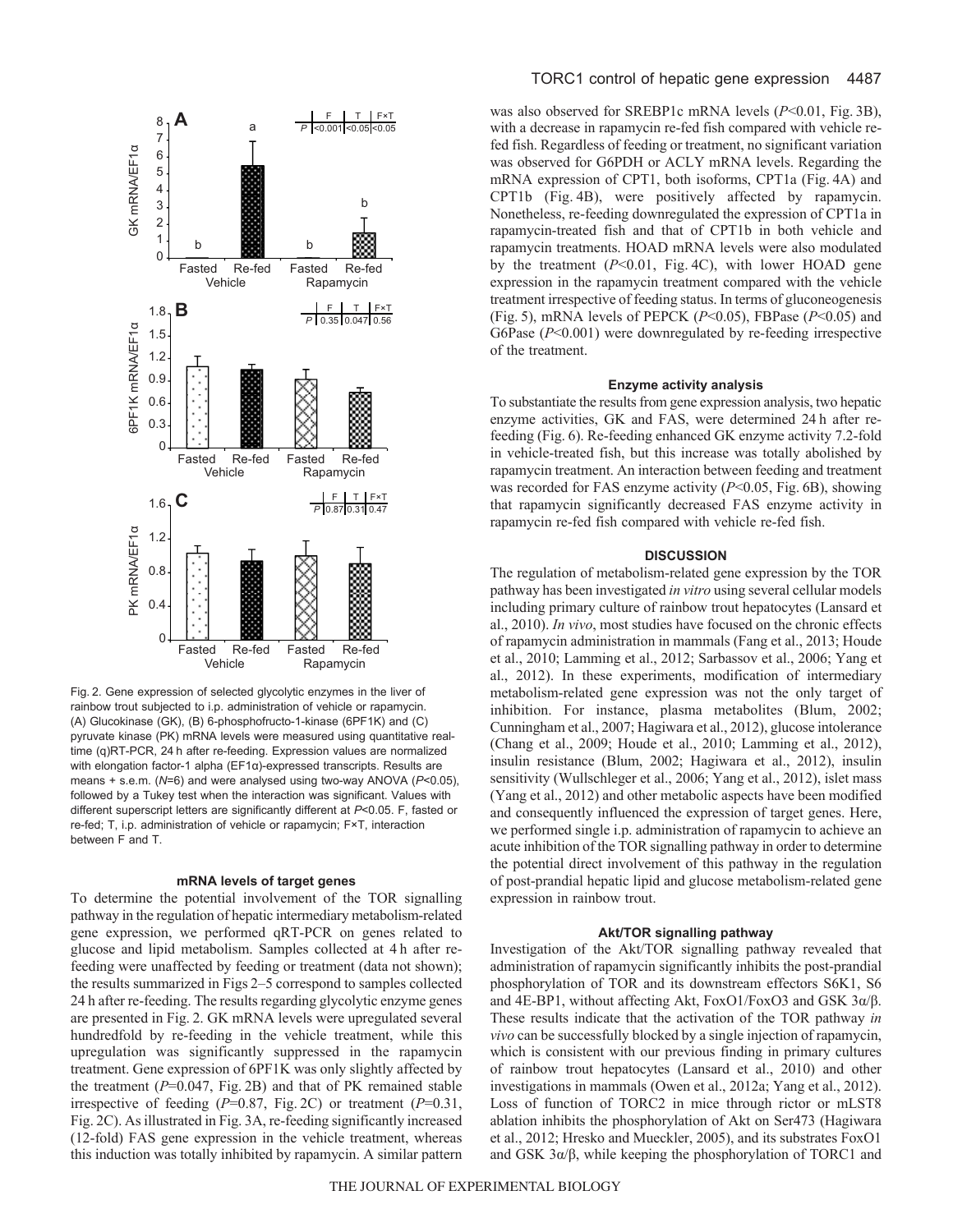

Fig. 3. Gene expression of selected enzymes and transcription factors involved in NADPH generation and lipogenesis in the liver of rainbow trout subjected to i.p. administration of vehicle or rapamycin, 24 h after refeeding. (A) Fatty acid synthase (FAS), (B) sterol regulatory element binding protein 1-like (SREBP1c), (C) ATP citrate lyase (ACLY) and (D) glucose 6-phosphate dehydrogenase (G6PDH) mRNA levels were measured using qRT-PCR. Expression values are normalized with EF1α-expressed transcripts. Results are means + s.e.m. (*N*=6) and were analysed using twoway ANOVA (*P*<0.05), followed by a Tukey test when the interaction was significant. Values with different superscript letters are significantly different at *P*<0.05. F, fasted or re-fed; T, i.p. administration of vehicle or rapamycin; F×T, interaction between F and T.

its downstream targets intact (Hagiwara et al., 2012; Sarbassov et al., 2005). In the present study, post-prandial phosphorylation of Akt Ser473, FoxO1/FoxO3 and GSK 3α/β was not affected by the administration of rapamycin, suggesting that acute administration of rapamycin in trout only inhibits the phosphorylation of TORC1, without affecting TORC2. Administration of rapamycin in trout reduces but does not totally abolish 4E-BP1 phosphorylation. This lower effect of rapamycin on 4E-BP1 could be explained by a partial recovery of 4E-BP1 phosphorylation during the post-prandial period. Indeed, rapamycin has been shown to differentially affect S6K1 and 4E-BP1 phosphorylation *in vitro* with a transient inhibitory effect on 4E-BP1 phosphorylation *versus* a long-term inhibition of S6K1 (Choo et al., 2008).

## **Lipid metabolism**

The liver is an important site of lipid synthesis and export in fish (Tocher, 2003). We observed that TORC1 inhibition impairs postprandial induction of both FAS gene expression and activity, suggesting that TORC1 controls the enzyme activity of FAS mainly at the transcriptional level. FAS is a downstream target gene of the transcription factor SREBP1c in mammals (Horton et al., 2002), but this link has not been unequivocally established in fish, despite reports in several studies performed in rainbow trout that FAS gene expression is associated with increased expression of SREBP1c (Lansard et al., 2010; Seiliez et al., 2011a; Skiba-Cassy et al., 2009). Our present findings confirm the relationship between SREBP1c and FAS gene expressions in trout and clearly demonstrate *in vivo* that post-prandial regulation of hepatic SREBP1c and FAS gene expression depends on the activation of TORC1.

In mammals, Akt acts at multiple regulatory steps, in both a TORC1-dependent and -independent manner, to control SREBP1c gene expression. A recent study revealed a TORC1-independent pathway by which Akt negatively regulates the expression of Insig-2a mRNA to promote SREBP1c expression (Yecies et al., 2011). Another potential mechanism involves Akt-mediated phosphorylation and inhibition of GSK 3, which induces the reduction of SREBP1c mRNA levels (Bengoechea-Alonso and Ericsson, 2009; Krycer et al., 2010). The present data indicate that the phosphorylation of Akt and GSK 3 is not modified after acute rapamycin administration, suggesting that the regulation of SREBP1c gene expression and lipogenesis in rainbow trout liver occurs at least in part independently of TORC2 and GSK 3 activation.

SREBP1c gene expression is induced by re-feeding and this induction is inhibited by rapamycin administration, suggesting that activation of TORC1 in trout liver is both necessary and sufficient to stimulate SREBP1c expression and its downstream targets. In mammals, TORC1 regulates SREBP1c mRNA induction, probably through the control of lipin 1 localization (Peterson et al., 2011). Peterson and colleagues (Peterson et al., 2011) demonstrated that TORC1 directly phosphorylates lipin 1, blocking lipin 1 nuclear entry, thereby promoting nuclear remodelling and mediating the effects of TORC1 on the SREBP target gene. Another potential mechanism by which TORC1 mediates SREBP1c maturation is *via* S6K1 (Cornu et al., 2013; Li et al., 2010; Owen et al., 2012b; Wang et al., 2011). Although acute administration of rapamycin in trout significantly impairs TORC1 activation and inhibits re-feeding induction of SREBP1c and FAS gene expression in trout, further explorations are needed to implicate lipin 1 or S6K1 as the crucial links in the TORC1 control of lipogenesis.

CPT1 is considered to be a rate-limiting enzyme of fatty acid βoxidation whose expression is enhanced in fasted situations then rapidly reduced after re-feeding in mammals, birds and rainbow trout (Ryu et al., 2005; Seiliez et al., 2011a; Skiba-Cassy et al., 2007). The present study indicates that inhibition of CPT1 gene expression after re-feeding in trout is associated with the activation of Akt irrespective of TORC1 inhibition, suggesting that the regulation of β-oxidation might be dependent on Akt activation and at least partly independent of TORC1 phosphorylation. It has been proposed that Akt phosphorylates and inhibits the forkhead family transcription factor FoxA2, thereby controlling lipid export, fatty acid oxidation and accumulation of triglycerides in the liver (Wolfrum et al., 2004; Wolfrum and Stoffel, 2006). Administration of rapamycin significantly enhances CPT1 gene expression in both fasted and refed trout, while negatively affecting the expression of HOAD. The ability of rapamycin to affect gene expression has already been established *in vitro* (Deval et al., 2009). Further investigations are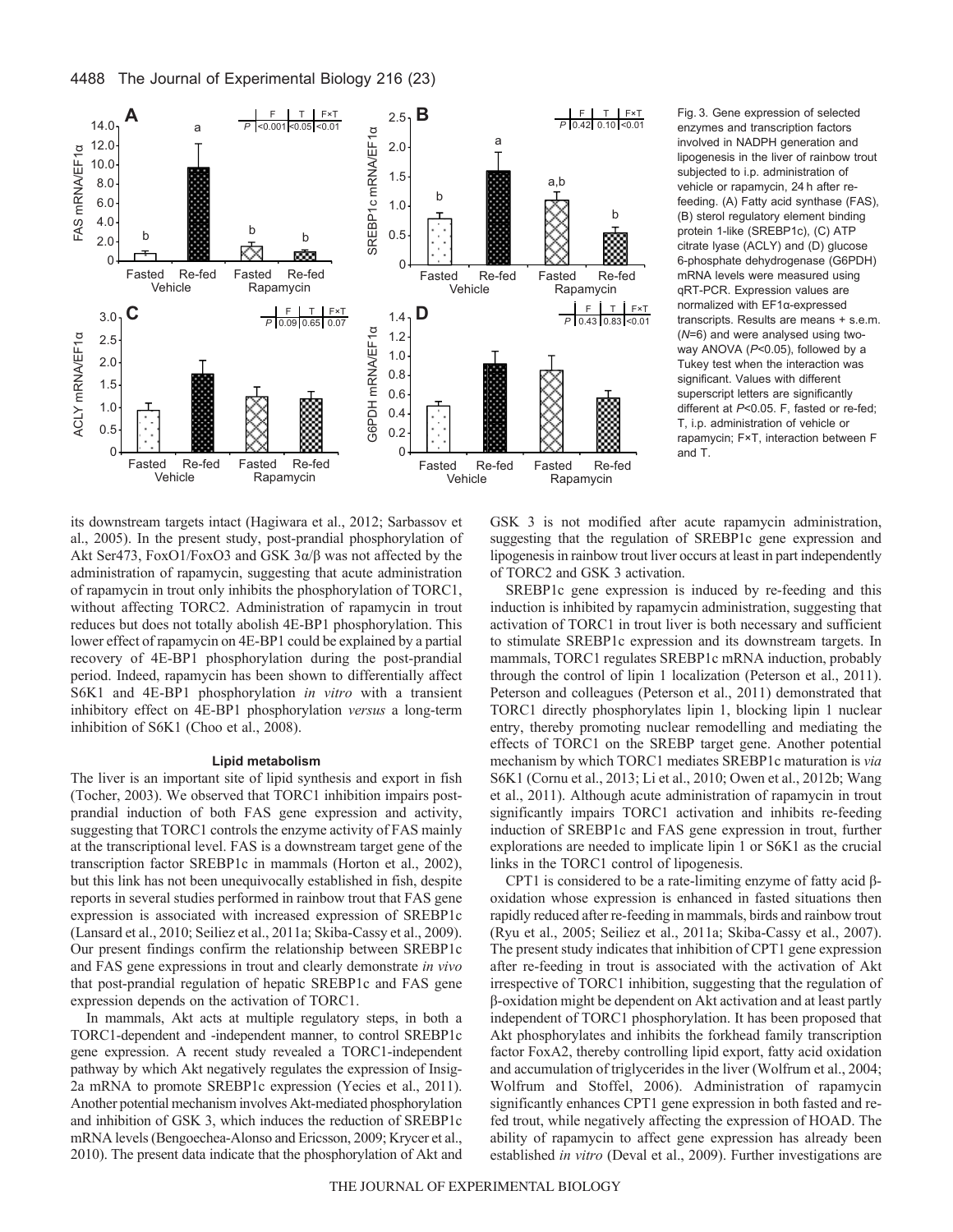

Fig. 4. Gene expression of selected fatty acid oxidation enzymes in the liver of rainbow trout subjected to i.p. administration of vehicle or rapamycin, 24 h after re-feeding. (A) Carnitine palmitoyl transferase isoforms a (CPT1a) and (B) b (CPT1b) and (C) 3-hydroxyacyl-CoA dehydrogenase (HOAD) mRNA levels were measured using qRT-PCR. Expression values are normalized with EF1α-expressed transcripts. Results are means + s.e.m. (*N*=6) and were analysed using two-way ANOVA (*P*<0.05), followed by a Tukey test when the interaction was significant. Values with different superscript letters are significantly different at *P*<0.05. F, fasted or re-fed; T, i.p. administration of vehicle or rapamycin; F×T, interaction between F and T.

needed to determine the TORC1-independent mechanisms by which rapamycin controls the expression of some genes.

#### **Glucose metabolism**

GK, the rate-limiting enzyme of glycolysis in the liver, stimulates glycolysis and lipogenesis by enhancing glucose flux, including production of acetyl-CoA for lipid synthesis (Foufelle and Ferré, 2002). Unlike mammals, in which GK gene expression is mainly controlled by insulin (Iynedjian et al., 1989), expression of GK in rainbow trout is highly and predominantly controlled by dietary carbohydrates and glucose (Panserat et al., 2001a; Seiliez et al., 2011a). The present study provides the first evidence that rapamycin inhibits the post-prandial induction of GK enzyme at molecular and activity levels in trout liver, suggesting that GK and FAS activity may be controlled at a transcriptional level in a TORC1-dependent manner. This is consistent with our previous



Fig. 5. Gene expression of selected gluconeogenic enzymes in the liver of rainbow trout subjected to i.p. administration of vehicle or rapamycin, 24 h after re-feeding. (A) Phosphoenolpyruvate carboxykinase (PEPCK), (B) fructose 1,6-bisphosphatase (FBPase) and (C) glucose-6-phosphatase isoform 1 (G6Pase1) mRNA levels were measured using qRT-PCR. Expression values are normalized with EF1α-expressed transcripts. Results are means + s.e.m. (*N*=6) and were analysed using two-way ANOVA (*P*<0.05), followed by a Tukey test when the interaction was significant. Values with different superscript letters are significantly different at *P*<0.05. F, fasted or re-fed; T, i.p. administration of vehicle or rapamycin; F×T, interaction between F and T.

finding in rainbow trout hepatocytes (Lansard et al., 2010) and investigations in mammals (Düvel et al., 2010; Gosmain et al., 2005). How TORC1 regulates GK is quite complex: SREBP1c gene expression is involved in the regulation of lipid metabolism and also controls the expression of glucose metabolism-related genes, such as glucokinase and hexokinase-2 (HKII) in different tissues and cellular models (Ferré and Foufelle, 2007; Foufelle and Ferré, 2002; Gosmain et al., 2005). Other investigations demonstrate that TORC1 increases glycolysis by activating the transcription and translation of HIF1a (Düvel et al., 2010; Majumder et al., 2004), a positive regulator of many glycolytic genes. Furthermore, Düvel and colleagues (Düvel et al., 2010) revealed that HIF1a is stimulated by TORC1-mediated inhibition of 4E-BP1 and phosphorylation of S6K1. Although phosphorylation of 4E-BP1 and S6K1 as well as SREBP1c and GK gene expression are decreased in the liver of rapamycin re-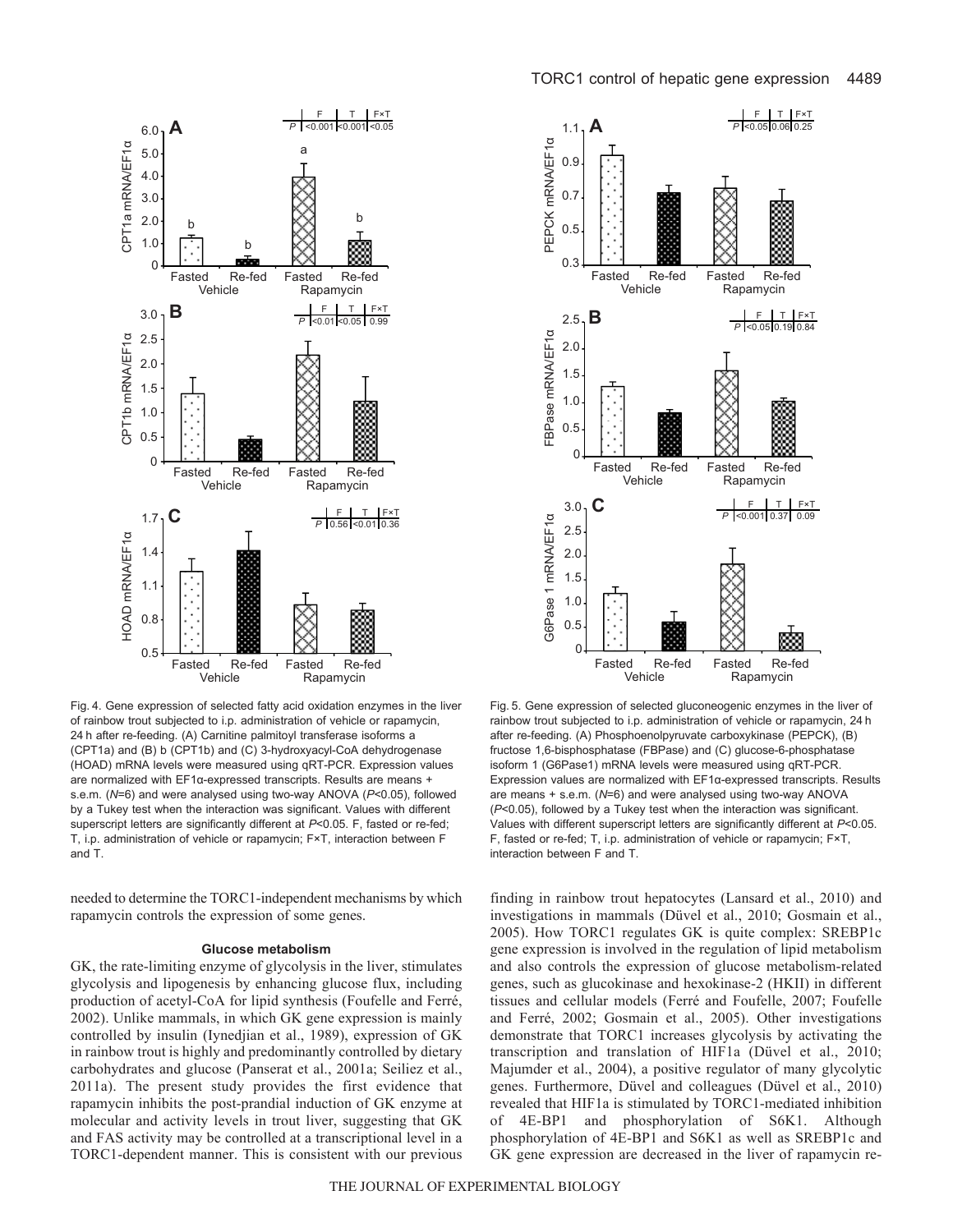

Fig. 6. Enzyme activity of (A) GK and (B) FAS in the liver of rainbow trout subjected to i.p. administration of vehicle or rapamycin, 24 h after re-feeding. Enzyme activity is defined as micromoles of substrate converted to product, per minute, at 37°C and is expressed per gram of liver tissue. Results are means + s.e.m. (*N*=6) and were analysed using two-way ANOVA (*P*<0.05), followed by a Tukey test when the interaction was significant. Values with different superscript letters are significantly different at P<0.05. F, fasted or re-fed; T, i.p. administration of vehicle or rapamycin; F×T, interaction between F and T.

fed trout, further investigations are required to determine the molecular mechanisms by which TORC1 regulates GK gene expression.

Despite a significant induction of GK gene expression, expression of 6PF1K and PK is poorly regulated by re-feeding or i.p. rapamycin administration, which is in agreement with a recent study showing that expression of 6PF1K in trout liver, muscle or adipose tissue is not much modified by dietary composition (Kamalam et al., 2012). In mammals, PK gene expression is subject to dietary and hormonal regulation mainly through carbohydrates, insulin and glucagon. Such regulation occurs at the transcriptional level (Hagiwara et al., 2012; Yamada and Noguchi, 1999) and also through post-transcriptional modification of the protein including phosphorylation and dephosphorylation (Assimacopoulos-Jeannet and Jeanrenaud, 1990). In fish, PK activity seems to be mainly controlled by re-feeding through post-translational mechanisms (Panserat et al., 2001b; Skiba-Cassy et al., 2009), explaining the absence of modification of PK gene expression after re-feeding in the present study.

In contrast with our previous observations showing that rapamycin inhibits insulin downregulation of G6Pase expression *in vitro* (Lansard et al., 2010), our present data indicate that rapamycin fails to interfere in the post-prandial downregulation of gluconeogenic gene expression, suggesting a weak contribution of TORC1 in the inhibition of gluconeogenesis in re-fed trout or implicating other endocrine or nutritional factors with counteracting effects. In rats, rapamycin was even able to stimulate G6Pase and PEPCK gene expression (Houde et al., 2010). This discrepancy between trout and rat may be attributed to the length of the rapamycin treatment. Unlike trout that received a single injection of rapamycin and exhibited poor modification of plasma metabolites, rats were submitted to a 2 week chronic rapamycin treatment and presented severe glucose intolerance and insulin resistance associated with impaired β-cell function that could have significantly influenced the expression of G6Pase and PEPCK.

### **Perspective and significance**

The present study demonstrates the functional importance of hepatic TORC1 in the regulation of mRNA levels related to glucose utilization and lipogenesis in rainbow trout. This constitutes the first *in vivo* demonstration of the role of TORC1 in the metabolic response of the liver to nutritional status in fish. Hepatic TORC1 inhibition results in decreased SREBP1c gene expression and suppressed FAS and GK at gene expression and activity levels. Our

data support a direct effect of TORC1 on SREBP1c, FAS and GK gene expression inasmuch as fish were subjected to a single injection of rapamycin and did not exhibit drastic changes in postprandial metabolic parameters. Previous studies have reported that nutritional regulation of the TORC1 signalling pathway and glucoseand lipid-related gene expression are highly influenced by the dietary protein supply in rainbow trout (Seiliez et al., 2011a; Skiba-Cassy et al., 2013). In this carnivorous fish, a strict reduction of dietary protein supply impaired post-prandial activation of the TORC1 pathway and also strongly inhibited the expression of genes related to lipogenesis. Together with these studies, our current findings strongly suggest the TORC1 pathway is crucial for dietary protein to control post-prandial lipogenesis in rainbow trout. Further investigations are needed to confirm the role of TORC1 in the metabolic response of the liver to macronutrients, and identify the mechanisms by which TORC1 regulates SREBP1c expression as well as FAS and GK gene expression and enzyme activity. Understanding how amino acids influence metabolism-related gene expression in various physiological situations or metabolic disorders will be of great influence for limiting the development of metabolic pathologies or optimizing growth and development of livestock animals.

#### **LIST OF ABBREVIATIONS**

| $4E-BP1$         | 4E-binding protein 1                     |
|------------------|------------------------------------------|
| 6PF1K            | 6-phosphofructo-1-kinase                 |
| <b>ACLY</b>      | ATP citrate lyase                        |
| Akt              | protein kinase B                         |
| CPT1             | carnitine palmitoyltransferase 1         |
| $EF1\alpha$      | elongation factor-1 alpha                |
| <b>FAS</b>       | fatty acid synthase                      |
| FBPase           | fructose 1,6-bisphosphatase              |
| FKBP12           | 12-kDa FK506-binding protein             |
| FoxO1            | forkhead-box class O1                    |
| G6Pase           | glucose 6-phosphatase                    |
| G6PDH            | glucose 6-phosphate dehydrogenase        |
| GK               | glucokinase                              |
| GSK <sub>3</sub> | glycogen synthase kinase $3\alpha/\beta$ |
| HIF1a            | hypoxia inducible factor 1a              |
| <b>HK</b>        | hexokinase                               |
| HOAD             | 3-hydroxyacyl-CoA dehydrogenase          |
| i.p.             | intraperitoneal                          |
| <b>PEPCK</b>     | phosphoenolpyruvate carboxykinase        |
| <b>PK</b>        | pyruvate kinase                          |
| S6               | ribosomal protein S6                     |
| S6K1             | ribosomal protein S6 kinase              |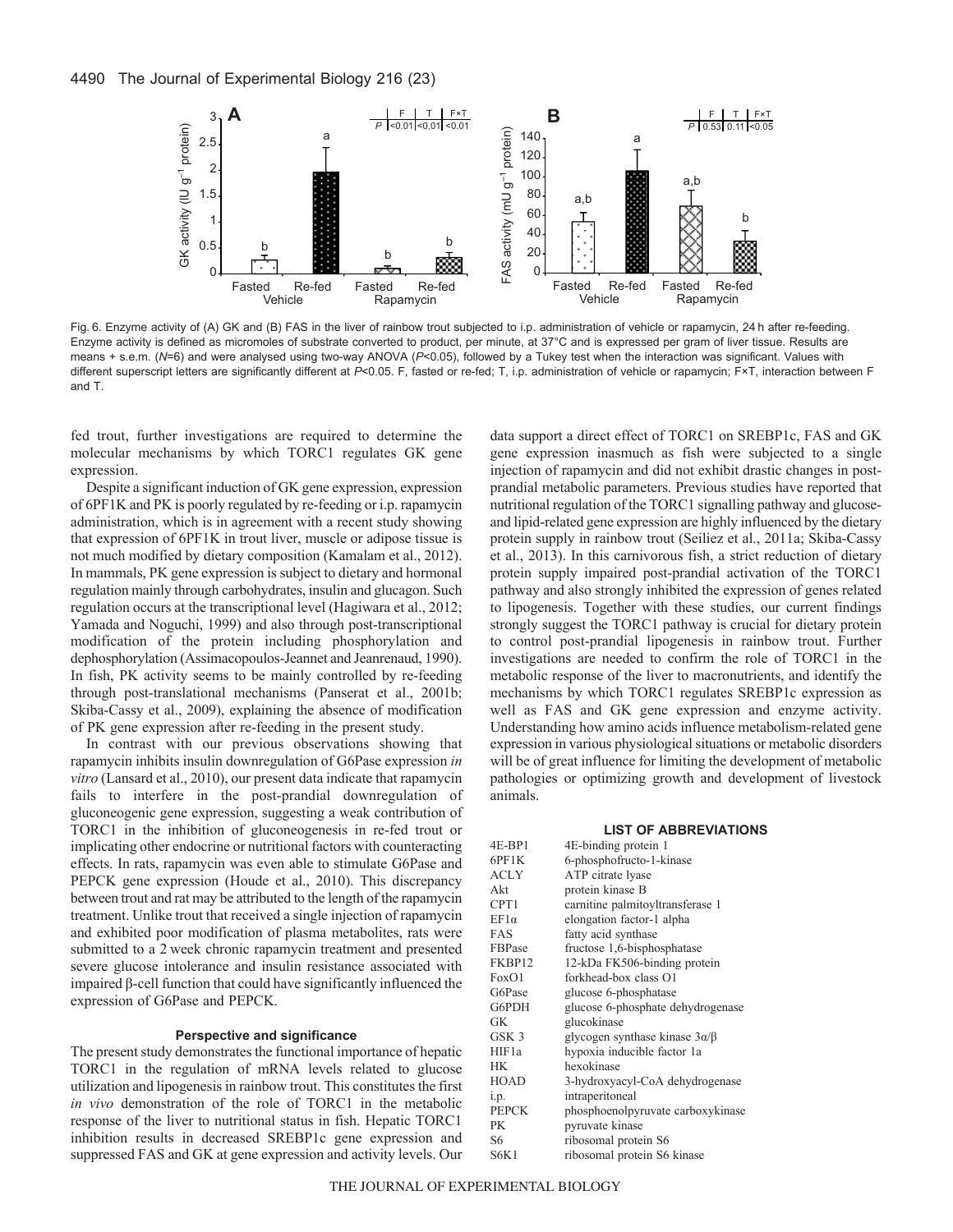| SREBP <sub>1</sub> c | sterol regulatory element binding protein 1c |
|----------------------|----------------------------------------------|
| <b>TOR</b>           | target of rapamycin                          |
| $T\cap D$            | $\cdots$ $\cdots$ $\cdots$                   |

TORC target of rapamycin complex

#### **ACKNOWLEDGEMENTS**

We thank our colleague B. S. Kamalam for help with manuscript correction. We thank M. J. Borthaire, L. Larroquet, A. Herman, E. Plagnes-Juan, A. Surget and M. Cluzeaud for technical assistance in the laboratory. We also acknowledge the technical staff of the INRA experimental fish farm at Donzacq (Y. Hontang and F. Sandres) for fish rearing.

#### **AUTHOR CONTRIBUTIONS**

W.D. performed data acquisition, data analysis and wrote the manuscript. K.D. contributed to western blot and plasma amino acid analysis. F.T. participated in i.p. administration of rapamycin and fish rearing. J.M. supplied RT-PCR technical assistance. S.S.-C. and S.P. developed the study design. S.S.-C., S.P. and I.S. contributed to manuscript correction. S.S.-C. is the guarantor of this study and takes full responsibility for the data, analysis, statistical analysis and manuscript submission.

#### **COMPETING INTERESTS**

No competing interests declared.

#### **FUNDING**

W.D. gratefully acknowledges the financial assistance provided by the China Scholarship Council (CSC, File No. 2011633111) for his doctoral fellowship.

#### **REFERENCES**

- **Assimacopoulos-Jeannet, F. and Jeanrenaud, B.** (1990). Insulin activates 6 phosphofructo-2-kinase and pyruvate kinase in the liver. Indirect evidence for an action via a phosphatase. *J. Biol. Chem.* **265**, 7202-7206.
- **Bengoechea-Alonso, M. T. and Ericsson, J.** (2009). A phosphorylation cascade controls the degradation of active SREBP1. *J. Biol. Chem.* **284**, 5885-5895. **Blum, C. B.** (2002). Effects of sirolimus on lipids in renal allograft recipients: an
- analysis using the Framingham risk model. *Am. J. Transplant.* **2**, 551-559. **Chang, G. R., Wu, Y. Y., Chiu, Y. S., Chen, W. Y., Liao, J. W., Hsu, H. M., Chao, T. H., Hung, S. W. and Mao, F. C.** (2009). Long-term administration of rapamycin reduces adiposity, but impairs glucose tolerance in high-fat diet-fed KK/HlJ mice.
- *Basic Clin. Pharmacol. Toxicol.* **105**, 188-198. **Choo, A. Y., Yoon, S. O., Kim, S. G., Roux, P. P. and Blenis, J.** (2008). Rapamycin differentially inhibits S6Ks and 4E-BP1 to mediate cell-type-specific repression of mRNA translation. *Proc. Natl. Acad. Sci. USA* **105**, 17414-17419.
- **Cornu, M., Albert, V. and Hall, M. N.** (2013). mTOR in aging, metabolism, and cancer. *Curr. Opin. Genet. Dev.* **23**, 53-62.
- **Cunningham, J. T., Rodgers, J. T., Arlow, D. H., Vazquez, F., Mootha, V. K. and Puigserver, P.** (2007). mTOR controls mitochondrial oxidative function through a YY1-PGC-1alpha transcriptional complex. *Nature* **450**, 736-740.
- **Deval, C., Chaveroux, C., Maurin, A. C., Cherasse, Y., Parry, L., Carraro, V., Milenkovic, D., Ferrara, M., Bruhat, A., Jousse, C. et al.** (2009). Amino acid limitation regulates the expression of genes involved in several specific biological processes through GCN2-dependent and GCN2-independent pathways. *FEBS J.* **276**, 707-718.
- **Düvel, K., Yecies, J. L., Menon, S., Raman, P., Lipovsky, A. I., Souza, A. L., Triantafellow, E., Ma, Q., Gorski, R., Cleaver, S. et al.** (2010). Activation of a metabolic gene regulatory network downstream of mTOR complex 1. *Mol. Cell* **39**, 171-183.
- **Fang, Y., Westbrook, R., Hill, C., Boparai, R. K., Arum, O., Spong, A., Wang, F., Javors, M. A., Chen, J., Sun, L. Y. et al.** (2013). Duration of rapamycin treatment has differential effects on metabolism in mice. *Cell Metab.* **17**, 456-462.
- **Ferré, P. and Foufelle, F.** (2007). SREBP-1c transcription factor and lipid homeostasis: clinical perspective. *Horm. Res.* **68**, 72-82.
- **Figueiredo-Silva, A. C., Corraze, G., Kaushik, S., Peleteiro, J. B. and Valente, L. M.** (2010). Modulation of blackspot seabream (*Pagellus bogaraveo*) intermediary
- metabolic pathways by dispensable amino acids. *Amino Acids* **39**, 1401-1416. **Foufelle, F. and Ferré, P.** (2002). New perspectives in the regulation of hepatic glycolytic and lipogenic genes by insulin and glucose: a role for the transcription factor sterol regulatory element binding protein-1c. *Biochem. J.* **366**, 377-391.
- **Gordan, J. D., Thompson, C. B. and Simon, M. C.** (2007). HIF and c-Myc: sibling rivals for control of cancer cell metabolism and proliferation. *Cancer Cell* **12**, 108- 113.
- **Gosmain, Y., Dif, N., Berbe, V., Loizon, E., Rieusset, J., Vidal, H. and Lefai, E.** (2005). Regulation of SREBP-1 expression and transcriptional action on HKII and FAS genes during fasting and refeeding in rat tissues. *J. Lipid Res.* **46**, 697-705.
- **Hagiwara, A., Cornu, M., Cybulski, N., Polak, P., Betz, C., Trapani, F., Terracciano, L., Heim, M. H., Rüegg, M. A. and Hall, M. N.** (2012). Hepatic mTORC2 activates glycolysis and lipogenesis through Akt, glucokinase, and SREBP1c. *Cell Metab.* **15**, 725-738.
- **Horton, J. D., Goldstein, J. L. and Brown, M. S.** (2002). SREBPs: transcriptional mediators of lipid homeostasis. *Cold Spring Harb. Symp. Quant. Biol.* **67**, 491-498. **Houde, V. P., Brûlé, S., Festuccia, W. T., Blanchard, P. G., Bellmann, K.,**
- **Deshaies, Y. and Marette, A.** (2010). Chronic rapamycin treatment causes glucose intolerance and hyperlipidemia by upregulating hepatic gluconeogenesis and impairing lipid deposition in adipose tissue. *Diabetes* **59**, 1338-1348.

**Hresko, R. C. and Mueckler, M.** (2005). mTOR.RICTOR is the Ser473 kinase for Akt/protein kinase B in 3T3-L1 adipocytes. *J. Biol. Chem.* **280**, 40406-40416.

- **Iynedjian, P. B., Jotterand, D., Nouspikel, T., Asfari, M. and Pilot, P. R.** (1989). Transcriptional induction of glucokinase gene by insulin in cultured liver cells and its
- repression by the glucagon-cAMP system. *J. Biol. Chem.* **264**, 21824-21829. **Kamalam, B. S., Medale, F., Kaushik, S., Polakof, S., Skiba-Cassy, S. and** Panserat, S. (2012). Regulation of metabolism by dietary carbohydrates in two lines of rainbow trout divergently selected for muscle fat content. *J. Exp. Biol.* **215**, 2567- 2578.
- **Kim, J. and Guan, K. L.** (2011). Amino acid signaling in TOR activation. *Annu. Rev. Biochem.* **80**, 1001-1032.
- **Krycer, J. R., Sharpe, L. J., Luu, W. and Brown, A. J.** (2010). The Akt-SREBP nexus: cell signaling meets lipid metabolism. *Trends Endocrinol. Metab.* **21**, 268-276.
- **Lamming, D. W., Ye, L., Katajisto, P., Goncalves, M. D., Saitoh, M., Stevens, D. M., Davis, J. G., Salmon, A. B., Richardson, A., Ahima, R. S. et al.** (2012). Rapamycin-induced insulin resistance is mediated by mTORC2 loss and uncoupled from longevity. *Science* **335**, 1638-1643.
- **Lansard, M., Panserat, S., Plagnes-Juan, E., Seiliez, I. and Skiba-Cassy, S.** (2010). Integration of insulin and amino acid signals that regulate hepatic metabolism-related gene expression in rainbow trout: role of TOR. *Amino Acids* **39**, 801-810.
- **Lansard, M., Panserat, S., Plagnes-Juan, E., Dias, K., Seiliez, I. and Skiba-Cassy, S.** (2011). L-leucine, L-methionine, and L-lysine are involved in the regulation of intermediary metabolism-related gene expression in rainbow trout hepatocytes. *J. Nutr.* **141**, 75-80.
- **Laplante, M. and Sabatini, D. M.** (2012). mTOR signaling in growth control and disease. *Cell* **149**, 274-293.
- **Li, S., Brown, M. S. and Goldstein, J. L.** (2010). Bifurcation of insulin signaling pathway in rat liver: mTORC1 required for stimulation of lipogenesis, but not inhibition of gluconeogenesis. *Proc. Natl. Acad. Sci. USA* **107**, 3441-3446.
- **Majumder, P. K., Febbo, P. G., Bikoff, R., Berger, R., Xue, Q., McMahon, L. M., Manola, J., Brugarolas, J., McDonnell, T. J., Golub, T. R. et al.** (2004). mTOR inhibition reverses Akt-dependent prostate intraepithelial neoplasia through regulation of apoptotic and HIF-1-dependent pathways. *Nat. Med.* **10**, 594-601.
- **Mennigen, J. A., Panserat, S., Larquier, M., Plagnes-Juan, E., Medale, F., Seiliez, I. and Skiba-Cassy, S.** (2012). Postprandial regulation of hepatic microRNAs predicted to target the insulin pathway in rainbow trout. *PLoS ONE* **7**, e38604.
- **Moore, S.** (1968). Amino acid analysis: aqueous dimethyl sulfoxide as solvent for the ninhydrin reaction. *J. Biol. Chem.* **243**, 6281-6283.
- **Owen, J. L., Zhang, Y., Bae, S. H., Farooqi, M. S., Liang, G., Hammer, R. E., Goldstein, J. L. and Brown, M. S.** (2012a). Insulin stimulation of SREBP-1c processing in transgenic rat hepatocytes requires p70 S6-kinase. *Proc. Natl. Acad. Sci. USA* **109**, 16184-16189.
- **Owen, J. L., Zhang, Y., Bae, S. H., Farooqi, M. S., Liang, G., Hammer, R. E., Goldstein, J. L. and Brown, M. S.** (2012b). Insulin stimulation of SREBP-1c processing in transgenic rat hepatocytes requires p70 S6-kinase. *Proc. Natl. Acad. Sci. USA* **109**, 16184-16189.
- **Panserat, S., Capilla, E., Gutierrez, J., Frappart, P. O., Vachot, C., Plagnes-Juan, E., Aguirre, P., Brèque, J. and Kaushik, S.** (2001a). Glucokinase is highly induced and glucose-6-phosphatase poorly repressed in liver of rainbow trout (*Oncorhynchus mykiss*) by a single meal with glucose. *Comp. Biochem. Physiol.* **128B**, 275-283.
- **Panserat, S., Plagnes-Juan, E. and Kaushik, S.** (2001b). Nutritional regulation and tissue specificity of gene expression for proteins involved in hepatic glucose metabolism in rainbow trout (*Oncorhynchus mykiss*). *J. Exp. Biol.* **204**, 2351-2360.
- **Peterson, T. R., Sengupta, S. S., Harris, T. E., Carmack, A. E., Kang, S. A., Balderas, E., Guertin, D. A., Madden, K. L., Carpenter, A. E., Finck, B. N. et al.** (2011). mTOR complex 1 regulates lipin 1 localization to control the SREBP pathway. *Cell* **146**, 408-420.
- **Plagnes-Juan, E., Lansard, M., Seiliez, I., Médale, F., Corraze, G., Kaushik, S., Panserat, S. and Skiba-Cassy, S.** (2008). Insulin regulates the expression of several metabolism-related genes in the liver and primary hepatocytes of rainbow trout (*Oncorhynchus mykiss*). *J. Exp. Biol.* **211**, 2510-2518.
- **Porstmann, T., Santos, C. R., Griffiths, B., Cully, M., Wu, M., Leevers, S., Griffiths, J. R., Chung, Y. L. and Schulze, A.** (2008). SREBP activity is regulated by mTORC1 and contributes to Akt-dependent cell growth. *Cell Metab.* **8**, 224-236.
- **Ryu, M. H., Daily, J. W., 3rd and Cha, Y. S.** (2005). Effect of starvation on hepatic acyl-CoA synthetase, carnitine palmitoyltransferase-I, and acetyl-CoA carboxylase mRNA levels in rats. *Nutrition* **21**, 537-542.
- **Sarbassov, D. D., Ali, S. M., Kim, D. H., Guertin, D. A., Latek, R. R., Erdjument-Bromage, H., Tempst, P. and Sabatini, D. M.** (2004). Rictor, a novel binding partner of mTOR, defines a rapamycin-insensitive and raptor-independent pathway that regulates the cytoskeleton. *Curr. Biol.* **14**, 1296-1302. **Sarbassov, D. D., Guertin, D. A., Ali, S. M. and Sabatini, D. M.** (2005).
- Phosphorylation and regulation of Akt/PKB by the rictor-mTOR complex. *Science* **307**, 1098-1101.
- **Sarbassov, D. D., Ali, S. M., Sengupta, S., Sheen, J. H., Hsu, P. P., Bagley, A. F., Markhard, A. L. and Sabatini, D. M.** (2006). Prolonged rapamycin treatment inhibits mTORC2 assembly and Akt/PKB. *Mol. Cell* **22**, 159-168.
- **Seiliez, I., Gabillard, J. C., Skiba-Cassy, S., Garcia-Serrana, D., Gutiérrez, J., Kaushik, S., Panserat, S. and Tesseraud, S.** (2008). An *in vivo* and *in vitro* assessment of TOR signaling cascade in rainbow trout (*Oncorhynchus mykiss*). *Am. J. Physiol.* **295**, R329-R335.
- **Seiliez, I., Panserat, S., Lansard, M., Polakof, S., Plagnes-Juan, E., Surget, A., Dias, K., Larquier, M., Kaushik, S. and Skiba-Cassy, S.** (2011a). Dietary carbohydrate-to-protein ratio affects TOR signaling and metabolism-related gene expression in the liver and muscle of rainbow trout after a single meal. *Am. J. Physiol.* **300**, R733-R743.
- **Seiliez, I., Sabin, N. and Gabillard, J. C.** (2011b). FoxO1 is not a key transcription factor in the regulation of myostatin (mstn-1a and mstn-1b) gene expression in trout myotubes. *Am. J. Physiol.* **301**, R97-R104.